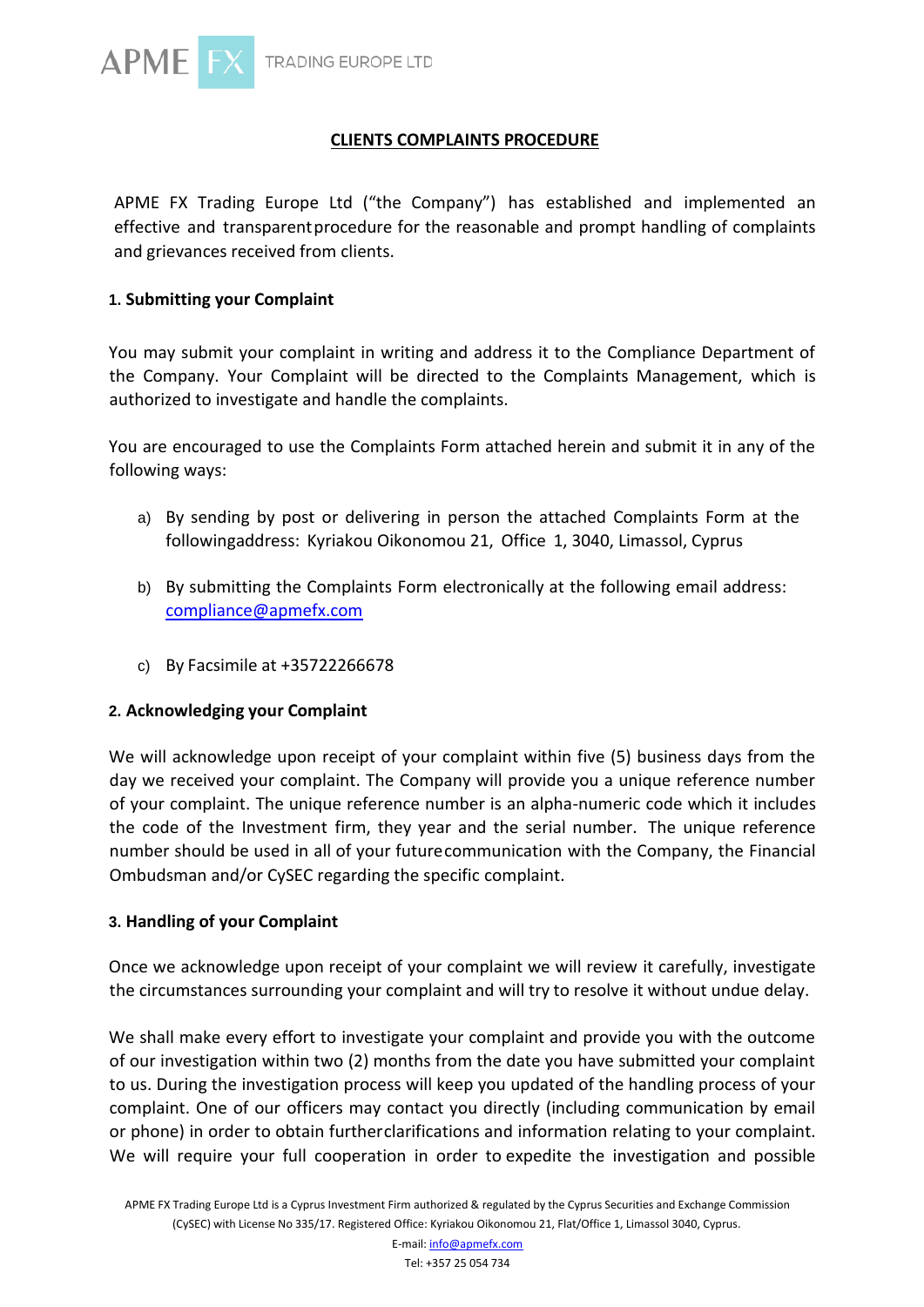

resolution of your complaint.

In the event that your complaint requires further investigation, and we cannot resolve it within two (2) months, we will issue a holding response in writing or another durable medium. When a holding response is sent, it will indicate the causes of the delay and when the Company's investigation is likelyto be completed. In any event, we shall provide you with the outcome of our investigation no later than one (1) month from the issuing of the holding response, depending on the complexity of the case and your cooperation.

In case you do not wish to co-operate with the Company as regards the investigation of your complaint, e.g. you do not provide any required data/ information in a reasonable period stated by the Company from the date of the submission of the Company's relevant request, please note that the Company shall consider your complaint as closed and cease the relevant investigation.

### **4. Final Decision**

You will be informed on the Company's final decision in respect to your official complaint and you will receive an explanation of the outcome. The Company will suggest remedial measures that it intends totake, which they will lead to a mutual adequate result (if possible).

# **A. Contact Details of the Financial Ombudsman of the Republic of Cyprus:**

**Website:** [http://www.financialombudsman.gov.cy](http://www.financialombudsman.gov.cy/) **Email:** [complaints@financialombudsman.gov.cy](mailto:complaints@financialombudsman.gov.cy) **Postal Address:** P.O. BOX: 25735, 1311 Nicosia, Cyprus **Telephone: +**35722848900 **Fax: +**35722660584, +35722660118

If you are not satisfied with the Company's final decision you may check with the office of the Financial Ombudsman of the Republic of Cyprus and seek mediation for possible compensation. It is important that you contact the Financial Ombudsman of the Republic of Cyprus within four (4)months of receiving a final response from the Company otherwise the Financial Ombudsman of the Republic of Cyprus may not be able to deal with your complaint.

In the unlikely event that the Company was unable to provide you with a final response within the three (3) month time period specified above you may again contact the office of the Financial Ombudsman of the Republic of Cyprus no later than four (4) months after the date when we oughtto have provided you with our final decision.

# **B. Contact Details of the Cyprus Securities and Exchange Commission:**

**Website:** [http://www.cysec.gov.cy](http://www.cysec.gov.cy/) **General email:** [info@cysec.gov.cy](mailto:info@cysec.gov.cy)

APME FX Trading Europe Ltd is a Cyprus Investment Firm authorized & regulated by the Cyprus Securities and Exchange Commission (CySEC) with License No 335/17. Registered Office: Kyriakou Oikonomou 21, Flat/Office 1, Limassol 3040, Cyprus.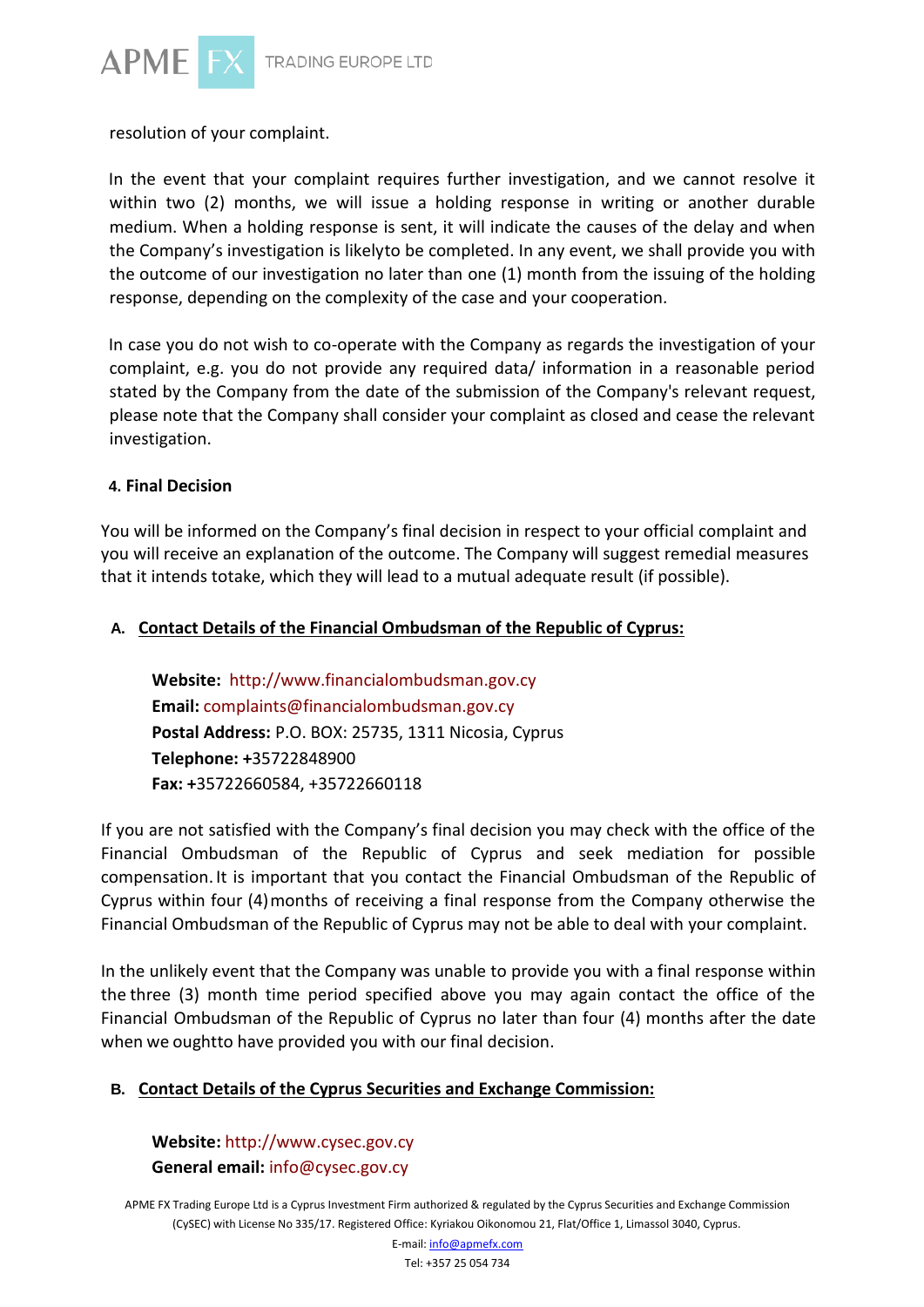

# **Postal Address:** P.O. BOX 24996, 1306 Nicosia, Cyprus **Telephone:** +35722506600 **Fax:** +35722506700

You may maintain your complaint with the Cyprus Securities and Exchange Commission. However please note that the Cyprus Securities and Exchange Commission does not have restitution powers and therefore does not investigate individual complaints.

It is understood that your right to take legal action remains unaffected by the existence or use of any complaint's procedures referred to above.